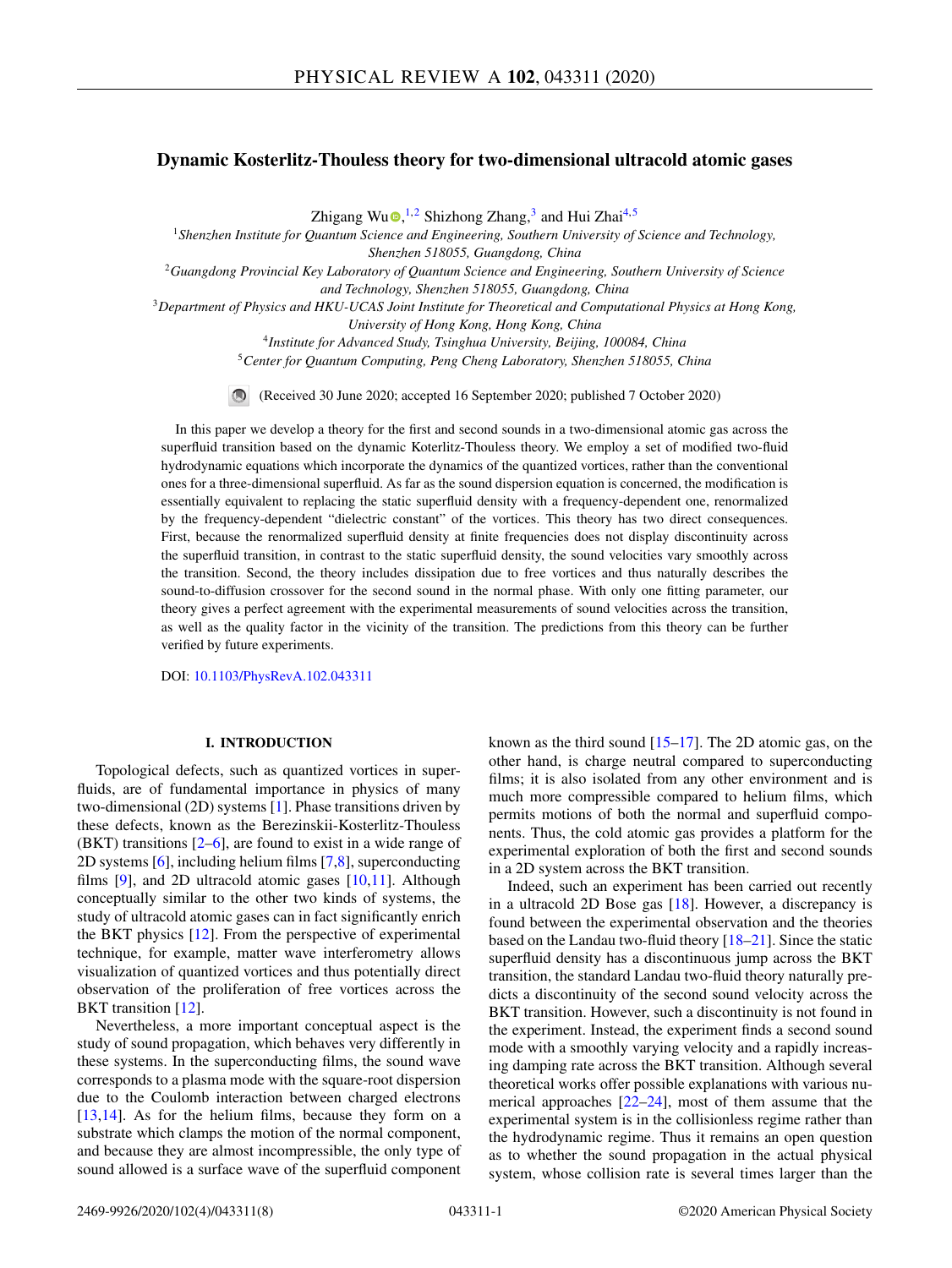<span id="page-1-0"></span>probed sound frequencies [\[18\]](#page-7-0), can still be understood in term of hydrodynamics.

This discrepancy thus calls for a serious revisit of the two-fluid hydrodynamics for 2D BKT superfluids. In fact, earlier pioneering works have developed a so-called dynamic Kosterlitz-Thouless (KT) theory  $[25-28]$  to understand the dynamics and the third sound propagation in helium films, which shows that a proper treatment of the vortex dynamics is crucial, especially in the vicinity of the superfluid transition. However, such a contribution from vortex dynamics is not contained in the standard Landau two-fluid hydrodynamic theory [\[29\]](#page-7-0). Because the contribution of vortex dynamics is much more significant in two dimensions than in three, this explains why the Landau two-fluid theory works well in three dimensions [\[30–36\]](#page-7-0) but fails in two. So far, a dynamic KT theory for the first and second sound propagation in 2D atomic gases is still lacking.

In this paper we present such a theory, and we show that the experimental findings can be well explained within the framework of hydrodynamic theory when the vortex dynamics is properly taken into account. The key result of our theory is a dispersion equation that determines the velocity and damping of both branches of the sound. Based on this equation, we show that both sound velocities vary smoothly across the BKT transition at finite probing frequencies. For the second sound in particular, we also show that the damping increases rapidly above the BKT transition due to the proliferation of free vortices, eventually turning the wave propagation into a diffusive mode. With only one fitting parameter, our theory agrees quantitatively with experimental measurements of a set of second sound velocities across the BKT transition, as well as the quality factor in the vicinity of the transition.

The rest of the paper is organized as follows. In Sec. II we develop the hydrodynamic theory for 2D atomic superfluids which incorporates the dynamics of the vortices described by the dynamic KT theory. A sound dispersion equation is derived and compared to that for the three-dimensional (3D) superfluid. In Sec. [III](#page-2-0) we analyze this sound dispersion equation and discuss two general features of the sound modes at finite frequencies, i.e., continuity of sound velocities across the BKT transition and second sound to diffusion crossover. The full solution of this equation is presented in Sec. [IV,](#page-3-0) where comparisons to experimental results and further predictions of the theory are given. All the main results are summarized in Sec. [V.](#page-4-0)

## **II. HYDRODYNAMIC THEORY AND SOUND DISPERSION EQUATION**

We begin by deriving a sound dispersion equation for 2D atomic superfluids from a set of five basic hydrodynamic equations. The first three of them are essentially the conservation laws of mass, momentum, and entropy,

$$
\frac{\partial \rho}{\partial t} = -\nabla \cdot \boldsymbol{j},\qquad(1)
$$

$$
\frac{\partial \boldsymbol{j}}{\partial t} = -\nabla P,\tag{2}
$$

$$
\frac{\partial(\rho s)}{\partial t} = -\nabla \cdot (\rho s \mathbf{v}_n),\tag{3}
$$

where  $\rho$  is the mass density,  $\boldsymbol{j}$  is the mass current,  $\boldsymbol{P}$  is the pressure, and *s* is the entropy per unit mass. In terms of the "bare" superfluid density  $\rho_s^0$  and the "bare" normal fluid density  $\rho_n^0$ , we can write

$$
\rho = \rho_s^0 + \rho_n^0, \quad \mathbf{j} = \rho_s^0 \mathbf{v}_s + \rho_n^0 \mathbf{v}_n,
$$

where  $v_s$  and  $v_n$  are the superfluid and normal fluid velocity fields, respectively. These "bare" densities contain only effects of short wavelength fluctuations, in contrast to the renormalized ones introduced later in Eqs. (8) and (9). The three equations above are the same as those in the Landau two-fluid hydrodynamics.

The fourth equation is the equation of motion for the superfluid component [\[25\]](#page-7-0)

$$
\frac{\partial \mathbf{v}_s}{\partial t} + \hat{z} \times \mathbf{J}_v = -\nabla \mu,\tag{4}
$$

where  $\mu$  is the local chemical potential and  $J_\nu$  is the current of the quantized vortices to be defined shortly. The second term in Eq. (4), absent in the corresponding equation for the 3D superfluids, accounts for the contribution of the quantized vortices in 2D superfluids. The density of quantized vortices can be written as  $N(\mathbf{r}, t) = (2\pi \hbar/m) \sum_i n_i \delta[\mathbf{r} - \mathbf{r}_i(t)]$ , where  $\mathbf{r}_i$  is the position of the *i*th vortex and  $n_i = \pm 1$  describes the direction of circulation for this vortex. Then  $J_\nu(\mathbf{r},t)$  can be defined as  $J_v(\mathbf{r}, t) = (2\pi \hbar/m) \sum_i n_i (d\mathbf{r}_i/dt) \delta[\mathbf{r} - \mathbf{r}_i(t)]$ , such that the vortices obey the equation of continuity  $\partial N(\mathbf{r}, t)/\partial t =$ −**∇** · *Jv*. By viewing vortices as charged particles and drawing on an analogy to a 2D plasma, it can be shown that  $J_\nu(\mathbf{r}, t)$ is related to the relative velocity fields of the superfluid and normal fluid component via an "Ohm's law" [\[25,27\]](#page-7-0)

$$
\boldsymbol{J}_{v}(\boldsymbol{r},t)=\int dt' \sigma(t-t')\hat{z}\times[\boldsymbol{v}_{n}(\boldsymbol{r},t')-\boldsymbol{v}_{s}(\boldsymbol{r},t')],\qquad(5)
$$

where  $\sigma$  is a complex "conductivity" for the vortices under the "electric field"  $\hat{z} \times (\mathbf{v}_n - \mathbf{v}_s)$ . In the frequency space,  $\sigma$  can be written in terms of the dynamic "dielectric constant"  $\epsilon(\omega)$  as

$$
\sigma(\omega) = -i\omega[\epsilon(\omega) - 1].\tag{6}
$$

Equations  $(1)$ – $(5)$  form a complete set of basic hydrodynamic equations for the 2D superfluid. Considering small deviations of relevant physical quantities from their equilibrium values and following standard derivations, we arrive at the following sound dispersion equation (see Appendix [A\)](#page-5-0):

$$
\left[\frac{\omega^2}{k^2} - \frac{1}{\rho \kappa_T}\right] \left[\frac{\omega^2}{k^2} - \frac{T s^2 \rho_s(\omega)}{c_v \rho_n(\omega)}\right] - \frac{1}{\rho} \left(\frac{1}{\kappa_s} - \frac{1}{\kappa_T}\right) \frac{\omega^2}{k^2} = 0,
$$
\n(7)

where  $\kappa_T = \rho^{-1}(\partial \rho/\partial P)_T$  and  $\kappa_s = \rho^{-1}(\partial \rho/\partial P)_s$  are the isothermal and isoentropic compressibility, respectively, and  $c_v = T(\partial s/\partial T)_\rho$  is the specific heat at constant volume. Here we introduce the frequency-dependent superfluid and normal density as

$$
\rho_s(\omega) = \frac{\rho_s^0}{\epsilon(\omega)},\tag{8}
$$

$$
\rho_n(\omega) = \rho - \rho_s(\omega). \tag{9}
$$

Note that the physical densities  $\rho$ ,  $\rho_s^0$  and the entropy *s* entering Eqs.  $(7)$ – $(9)$  all take their equilibrium values.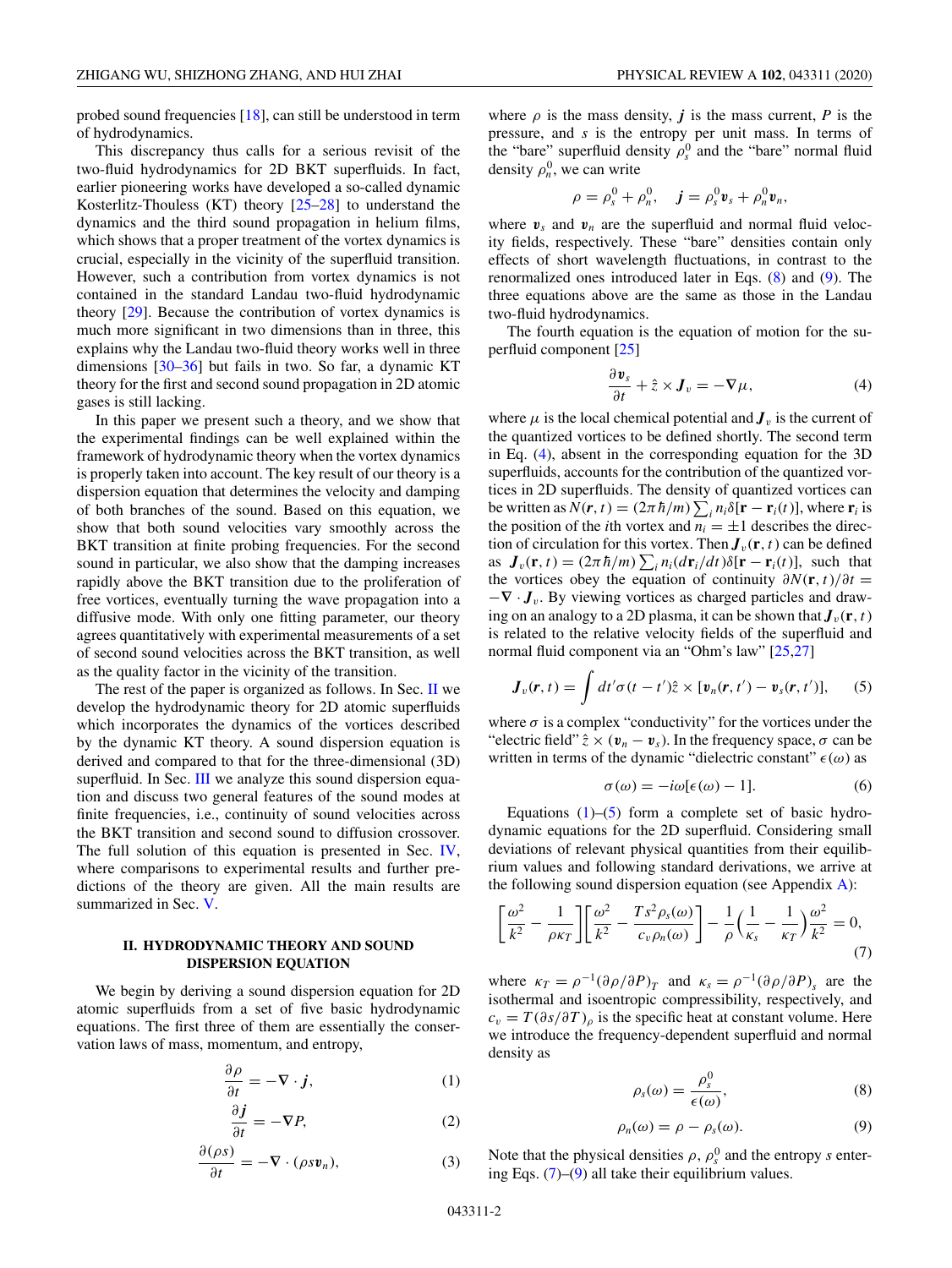<span id="page-2-0"></span>Equation [\(7\)](#page-1-0), which determines the dispersions of the sound propagation in the 2D superfluid, represents the central result of this paper. Remarkably, despite the modification of one hydrodynamic equation and the addition of another, the resulting sound dispersion equation [\(7\)](#page-1-0) has nearly an identical form as its 3D superfluid counterpart [\[29\]](#page-7-0), the only difference being that the static superfluid and normal density are now replaced by the frequency-dependent densities defined in Eqs.  $(8)$  and  $(9)$ . In other words, by explicitly including the vortex dynamics in the hydrodynamic equations, the effect on sound dispersion is equivalent to renormalizing the bare superfluid density by the frequency-dependent dielectric constant of quantized vortices. In fact, by setting the dynamic dielectric constant  $\epsilon(\omega) = 1$  in the absence of vortices, Eq. [\(7\)](#page-1-0) immediately reduces to the familiar sound dispersion equation in the 3D Landau two-fluid theory. For 2D superfluid,  $\epsilon(\omega)$  is generally complex, meaning that the presence of the quantized vortices in such systems not only modifies the sound velocity but also induces the damping.

# **III. GENERAL FEATURES OF THE SOUND MODES AT FINITE WAVE VECTORS**

Before proceeding to more detailed calculations, we first discuss two general features of the sound modes predicted by the dynamic KT theory, which can be inferred from the general properties of  $\epsilon(\omega)$  (see Appendix [B\)](#page-5-0) and Eq. [\(7\)](#page-1-0). For this purpose, we express the solutions to Eq.  $(7)$  as

$$
\omega_{\alpha}(k) = \varpi_{\alpha}(k) + i\gamma_{\alpha}(k),\tag{10}
$$

where  $\varpi_{\alpha}(k)$  and  $\gamma_{\alpha}(k)$  are the real and imaginary parts of the dispersion, respectively, and  $\alpha = 1, 2$  denotes the two sound branches. As in the experiment  $[18]$ , the velocity of sound here is defined as

$$
c_{\alpha} = \varpi_{\alpha}(k)/k \tag{11}
$$

at some experimental wave vector *k*.

### **A. Continuity of sound velocities**

The determination of the dynamic dielectric constant  $\epsilon(\omega)$ due to the vortices is crucial to solving Eq. [\(7\)](#page-1-0) for the first and second sound dispersion. According to the KT theory, bound vortex pairs of all separations populate in the superfluid below the critical temperature  $T_c$ . These vortex pairs are similar to the electric dipoles in the 2D plasma in the sense that they can be polarized by the flow of the fluid, resulting in a counterflow which effectively reduces (or renormalizes) the bare superfluid density. The renormalized static superfluid density is given by

$$
\rho_s = \rho_s^0 / \tilde{\epsilon}(r = \infty, T), \qquad (12)
$$

where  $\tilde{\epsilon}(r, T)$  is the static, length, and temperature-dependent dielectric constant describing the polarizability of vortex pairs separated by distance *r*. As the temperature increases and surpasses  $T_c$ , the vortex pairs with largest separations begin to suddenly dissociate into free vortices; i.e.,  $\tilde{\epsilon}(r = \infty, T_c^-)$ is finite while  $\tilde{\epsilon}(r = \infty, T_c^+)$  diverges. This leads to a precipitous drop of the static superfluid density from a finite value to zero at  $T_c$  and a breakdown of dissipationless flow for  $T > T_c$ .



FIG. 1. Velocity of the first (upper curves) and second sound (lower curves) as a function of temperature for a 2D superfluid of weakly interacting bosons across the BKT transition: our dynamic KT theory (solid lines) vs the Landau two-fluid theory (dashed lines). The results of the dynamic KT theory are calculated for a specific experimental wave vector  $k_0$  and using actual parameters of a weakly interacting Bose gas [\[18\]](#page-7-0). The sound velocities shown are in units of the Bogoliubov sound velocity.

The above physical picture was later generalized to account for dynamic situations in the so-called dynamic KT theory [\[25–27\]](#page-7-0), where  $\epsilon(\omega)$  was introduced to characterize the response of bound vortex pairs and free vortices to oscillating velocity fields at frequency  $\omega$  in the long wavelength limit. It can be shown that  $[27]$  (see also Appendix [B\)](#page-5-0)

$$
\lim_{\omega \to 0} \epsilon(\omega, T) = \tilde{\epsilon}(r = \infty, T). \tag{13}
$$

Thus the static superfluid density in Eq.  $(12)$  is nothing but the zero-frequency component of the frequency-dependent superfluid density in Eq.  $(8)$ .

Here we should emphasize the critical difference between  $\epsilon(\omega)$  at zero frequency  $\epsilon(\omega = 0)$  and  $\epsilon(\omega)$  at finite frequencies. At  $\omega = 0$ ,  $\epsilon(\omega = 0)$  is real and finite for  $T < T_c$  but immediately diverges at  $T = T_c^+$ , where  $T_c$  is the BKT transition temperature. Hence, the nonanalyticity of  $\epsilon(\omega = 0)$  as a function of the temperature leads to a finite  $\rho_s(\omega = 0)$  at  $T_c^$ but a vanishing  $\rho_s(\omega = 0)$  at  $T_c^+$ . Since the conventional Laudau two-fluid theory uses the static superfluid density  $\rho_s(\omega =$ 0) in the hydrodynamic equations, it predicts a discontinuity in sound velocities as a result of the sudden jump of  $\rho_s(\omega = 0)$ at  $T_c$  [\[19,21\]](#page-7-0). If  $\kappa_s = \kappa_T$ , the density and temperature fluctuations are decoupled and the discontinuity exists only in the second sound, i.e., the temperature wave. Generally,  $\kappa_s \neq \kappa_T$ , so the aforementioned two types of fluctuations are coupled and the discontinuity exists in both sound modes, as shown in Fig. 1 by the dashed lines. For any finite  $\omega$ , however,  $\epsilon(\omega)$  is always finite and is a smooth function of *T* across BKT transition. This leads to smooth sound velocities in the first and the second sounds. As an illustration, we calculate the sound velocities probed at finite frequencies from Eq. [\(7\)](#page-1-0) using actual parameters of a weakly interacting 2D Bose gas, and the results are shown by solid lines in Fig. 1.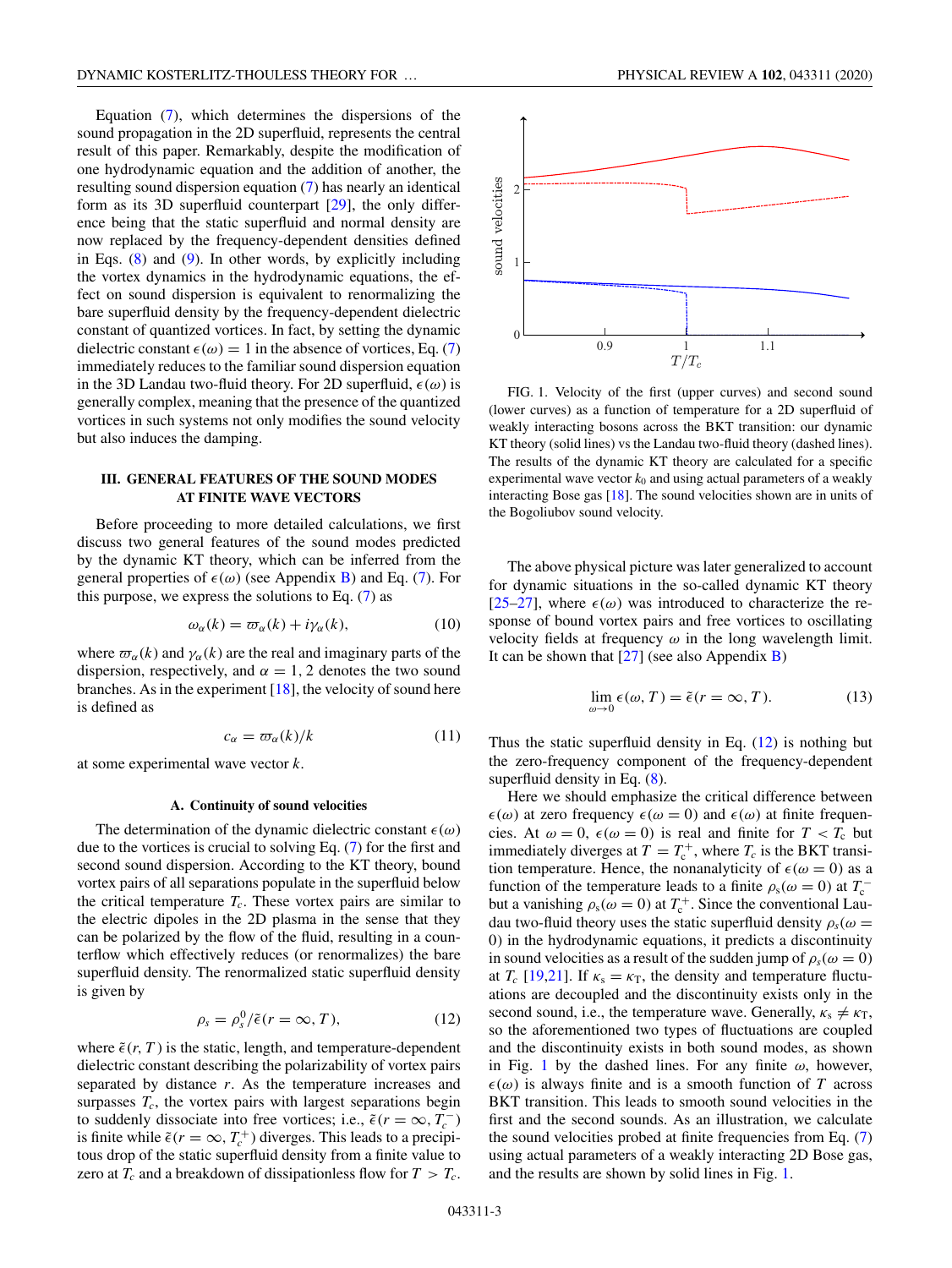### **B. Second sound to diffusion crossover**

<span id="page-3-0"></span>The second general feature our theory predicts is the second sound to diffusion crossover as a result of the proliferation of free vortices above  $T_c$ . In the temperature regime slightly above  $T_c$ , the dielectric constant can be written as  $[25]$  (see also Appendix [B\)](#page-5-0)

$$
\epsilon(\omega) \approx \epsilon_b + i\sigma_f/\omega, \qquad (14)
$$

where  $\epsilon_b$  is the bound vortex pair contribution to the dielectric constant and  $\sigma_f$  accounts for the "conductivity" of free vortices. Now  $\epsilon_b$  itself is complex and a function of both  $\omega$ and *T* . However, for our qualitative discussions here, it can be treated as a real constant since it is slowly varying in the vicinity of  $T_c$  and Im $\epsilon_b \ll \text{Re} \epsilon_b$ . More specifically, we will make the approximation  $\epsilon_b \approx \epsilon(\omega = 0, T_c^-)$  in demonstrating the second sound to diffusion crossover. The free vortex "conductivity"  $\sigma_f(T)$  is real and proportional to the the density of free vortices. Thus it vanishes in the superfluid regime and increases rapidly as the temperature increases above  $T_c$  due to the proliferation of free vortices.

For clarity, let us first demonstrate the crossover for a simple situation with  $\kappa_s = \kappa_T$  in Eq. [\(7\)](#page-1-0), where the second sound corresponds to a pure temperature wave governed by the following equation:

$$
\omega^2 - 2i\gamma_2 \omega - u_2^2 k^2 = 0,\tag{15}
$$

where  $\gamma_2 \equiv -\frac{\rho \sigma_f}{2(\rho \epsilon_b - \rho_s^0)}$  and  $u_2 \equiv \sqrt{\frac{T s^2 \rho_s^0}{c_v (\rho \epsilon_b - \rho_s^0)}}$ . The solution of this equation can be easily obtained as

$$
\omega_2(k) = \sqrt{u_2^2 k^2 - \gamma_2^2} + i \gamma_2.
$$
 (16)

From Eq. (16) we can immediately define a threshold wave vector  $k^*(T) \equiv |\gamma_2/u_2|$  such that the second sound is a damped sound for  $k > k^*(T)$  and becomes purely diffusive for  $k < k^*(T)$ . In other words, we can define a *k*-dependent temperature  $T^*(k)$  whereby the second sound with wave vector *k* becomes purely diffusive for  $T > T^*(k)$ . Since the damping parameter  $\gamma_2$ , proportional to  $\sigma_f(T)$ , vanishes below  $T_c$ ,  $T^*(k)$ must be greater than  $T_c$  for any finite  $k$ . That is to say, the sound-to-diffusion crossover occurs in the normal phase. In the general case of  $\kappa_s \neq \kappa_T$ , we again use Eq. (14) in the sound dispersion equation [\(7\)](#page-1-0) and arrive at the following quartic equation:

$$
\omega^4 - 2i\gamma_2\omega^3 - (u_1^2 + u_2^2 + \delta\kappa)k^2\omega^2 + 2i\gamma_2(u_1^2 + \delta\kappa)k^2\omega + u_1^2u_2^2k^4 = 0,
$$
 (17)

where  $u_1 \equiv \sqrt{1/\rho \kappa_T}$  and  $\delta \kappa \equiv (\kappa_T - \kappa_s)/\rho \kappa_s \kappa_T$ . The above quartic equation can be easily solved numerically to obtain  $\omega_{\alpha}(k)$  for any specific *T*. For sufficiently large *k*, we find that the four complex solutions can be organized into two pairs, each of which has two solutions with opposite real parts. We can thus identify the two solutions with positive real parts, one in each pair, as the dispersions for the two branches of the sound. As we decrease *k*, the real part of the solution corresponding to the second sound decreases gradually and becomes zero for  $k < k^*(T)$ . In other words, we find purely imaginary solutions for the second sound branch for  $k < k^*(T)$ , signaling that the sound mode transitions into a



FIG. 2. A sound-to-diffusion crossover in the *k*-*T* plane for the second sound, predicted by our dynamic KT theory for a 2D superfluid of weakly interacting bosons above the BKT transition. Again, the boundary separating the second sound and diffusion regime is calculated using actual parameters of a weakly interacting Bose gas  $[18]$ , where  $k_0$  is the wave vector at which the experimentally probed sound propagates.

diffusive mode, which is similar to the more special case of  $\kappa_s = \kappa_T$ . In Fig. 2 we show an example of the second sound to diffusion boundary in the *k*-*T* plane defined by  $\overline{\omega_2}(k) = 0$ , again using the actual parameters for a 2D weakly interacting Bose gas.

#### **IV. EXPERIMENTAL COMPARISONS AND PREDICTIONS**

In this section we turn to full numerical solutions to Eq.  $(7)$ and compare the results with the experiment. The solutions to Eq. [\(7\)](#page-1-0) can be formally written in the following form:

 $\varpi_{\alpha} + i\gamma_{\alpha} = v_{\alpha}(\varpi_{\alpha} + i\gamma_{\alpha}).$  (18)

Here

$$
v_{\alpha}(\omega) = \frac{1}{\sqrt{2}} \left\{ u_1^2 + u_2^2(\omega) + \delta \kappa \right.\n\left. - (-1)^{\alpha} \sqrt{\left[ u_1^2 + u_2^2(\omega) + \delta \kappa \right]^2 - 4u_1^2 u_2^2(\omega)} \right\}^{1/2},
$$
\n(19)

where  $u_1 \equiv \sqrt{\frac{1}{\rho \kappa_T}}$ ,  $u_2(\omega) \equiv \sqrt{(Ts^2/c_v)[\rho_s(\omega)/\rho_n(\omega)]}$  and  $\delta \kappa \equiv (\kappa_T - \kappa_s)/\rho \kappa_s \kappa_T$ . The  $u_2(\omega)$  function defined here is the frequency-dependent generalization of the  $u_2$  parameter introduced earlier in Eq. (15). Note that  $u_2(\omega)$  is complex even for real arguments because  $\rho_s(\omega)$  and  $\rho_n(\omega)$  are complex. To solve for the dispersion, we need to (1) determine thermodynamic quantities, i.e.,  $s$ ,  $\kappa_s$ ,  $\kappa_T$ ,  $c_v$ , in term of microscopic parameters, (2) calculate the dynamic dielectric function  $\epsilon(\omega)$ and from that  $\rho_s(\omega)$  and  $\rho_n(\omega)$  for any complex  $\omega$ , and (3) iterate Eq. (18) self-consistently to obtain the real and imaginary parts of the spectrum  $\varpi_{\alpha}(k)$  and  $\gamma_{\alpha}(k)$ .

For 2D ultracold Bose gases, the thermodynamic quantities can be calculated in terms of certain universal functions which depend solely on the dimensionless interaction constant *g* and the ratio of chemical potential to temperature  $\mu/T$  [\[37,38\]](#page-7-0). In addition, the dielectric constant  $\epsilon(\omega)$  can be evaluated via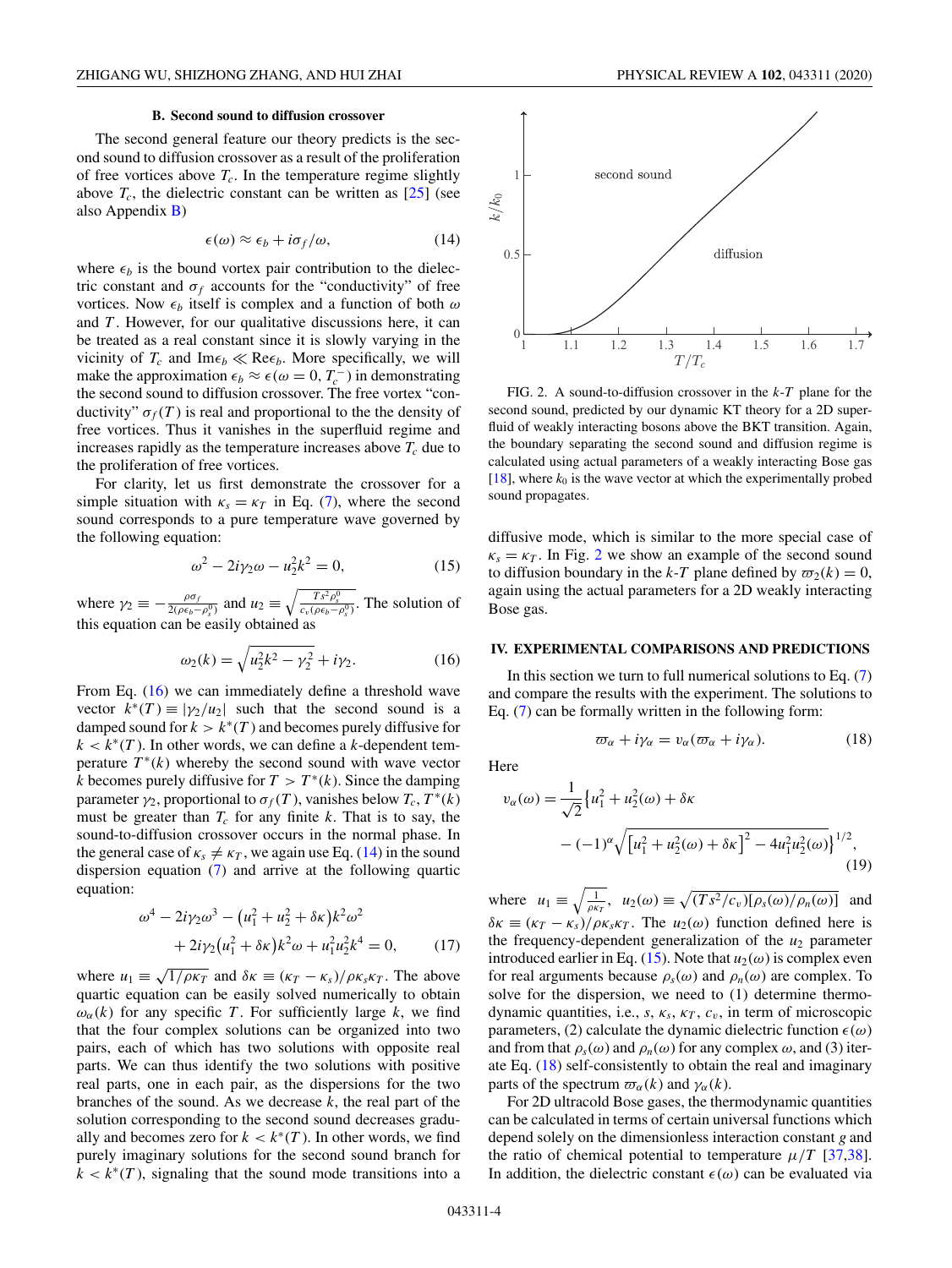<span id="page-4-0"></span>TABLE I. Various physical quantities (the first column) needed for solving the sound dispersion equation. The second column lists the microscopic parameters that these physical quantities depend on. The third column lists the corresponding equations for calculating these quantities given in the Appendixes.

| Quantities         | Parameters              | Appendix        |
|--------------------|-------------------------|-----------------|
| $\rho_s^0$         | g, $\mu/T$              | $(B1)$ – $(B4)$ |
| $\epsilon(\omega)$ | $g, \mu/T, l_D, \omega$ | $(B5)$ – $(B8)$ |
| $S, K_S, K_T, C_v$ | g, $\mu/T$              | $(C1)$ – $(C2)$ |

the dynamic KT theory. Although the calculations of all these quantities are rather involved, they are well documented in the literature [\[19,25,27,39\]](#page-7-0) and the details will be relegated to the Appendixes. Here we shall tabulate only all the parameters needed for solving the sound dispersion equation in Table I, and we refer readers interested in details of the calculation to the corresponding equations in the Appendixes.

The main microscopic parameter in determining  $\epsilon(\omega)$  is a dimensionless quantity,

$$
l_D \equiv \ln \sqrt{2D/\omega_0 a_0^2},\tag{20}
$$

where *D* is the vortex diffusion constant,  $a_0$  is the vortex core size, and  $\omega_0 = c_B k_0$  is the typical frequency associated with sound propagation. Here  $c_B = \sqrt{g\rho}/m^{3/2}$  is the Bogoliubov sound velocity and  $k_0 = \pi/L$  is the wave vector of the probed sound for a system of size *L*. Since there is no reliable method to calculate the diffusion constant *D*, we shall use  $l<sub>D</sub>$  as the only fitting parameter when comparing our theoretical results to the experimental measurements. We adjust  $l<sub>D</sub>$  so as to minimize

$$
\delta = \sum_{i} |c_2(T_i) - c_{\exp}(T_i)|^2, \tag{21}
$$

where  $c_2(T_i)$  and  $c_{exp}(T_i)$  are the theoretical and experimental values of the second sound velocity at temperature  $T_i$ , respectively. The resulting second sound velocity is shown in Fig. 3, where very good agreements between theory and experiment are obtained. Using  $l<sub>D</sub>$  obtained in this fitting, we find the quality factor of the second sound  $Q = |\varpi_2/\gamma_2| \sim 9$ at *Tc*, consistent with the experimental value of ∼8. This further justifies that the value of  $l<sub>D</sub>$  found from the fitting is a reasonable one. However, our theoretical values of *Q* become significantly larger than the experimental measurements for temperatures deep in the superfluid phase. This is because the damping due to free vortices is the only damping mechanism included in this hydrodynamics theory. Deep in the superfluid phase, where the vortex contribution is insignificant, our theory recovers the dissipationless hydrodynamics and as a result underestimates the damping.

Although the sound velocity is calculated at the experimental wave vector  $k_0$ , i.e.,  $c_2 = \frac{\omega_2(k_0)}{k_0}$ , we have checked that its value does not depend on  $k$  for  $k > k_0$ . In other words, the linear dispersion of the sound is well established by our theory. The second sound damping, however, has a strong dependence on the wave vector. At  $T_c$ , the second sound damping is found to increase approximately as ∼*k*<sup>2</sup> for  $k > k_0$ . Thus the quality factor Q increases linearly in *k*, as



FIG. 3. Second sound velocity  $c_2/c_B$  as a function of temperature  $T/T_c$  calculated for a weakly interacting 2D <sup>87</sup>Rb gas with  $g = 0.16$ . The symbols are the experimental results [\[18\]](#page-7-0). The solid line is our theory with  $l_D = -1.14$ , and the dashed line is the Landau two-fluid theory. Here  $c_B = \sqrt{g\rho}/m^{3/2}$  is the Bogoliubov sound velocity.

shown in Fig. 4. This is another important prediction from our theory, which, together with the sound to diffusion transition, can tested in future experiments.

## **V. CONCLUDING REMARKS**

In summary, we have developed a dynamic KT theory to understand the finite frequency sound propagation in 2D ultracold Bose gases in the hydrodynamic regime. Building on the conventional two-fluid hydrodynamic framework, this theory takes into account the finite frequency responses of the vortices to oscillating velocity fields, described by the complex dynamic dielectric constant. Such dynamic responses essentially renormalize the superfluid density by the dynamic dielectric constant, which removes the discontinuity in the superfluid density and introduces dissipation due to bound and free vortices. This in turn leads to smooth-varying sound velocities across the BTK transition and sound-to-diffusion



FIG. 4. The second sound quality factor  $Q(k)$  as a function of the wave vector  $k$  at  $T_c$ . The parameters are the same as in Fig. 3.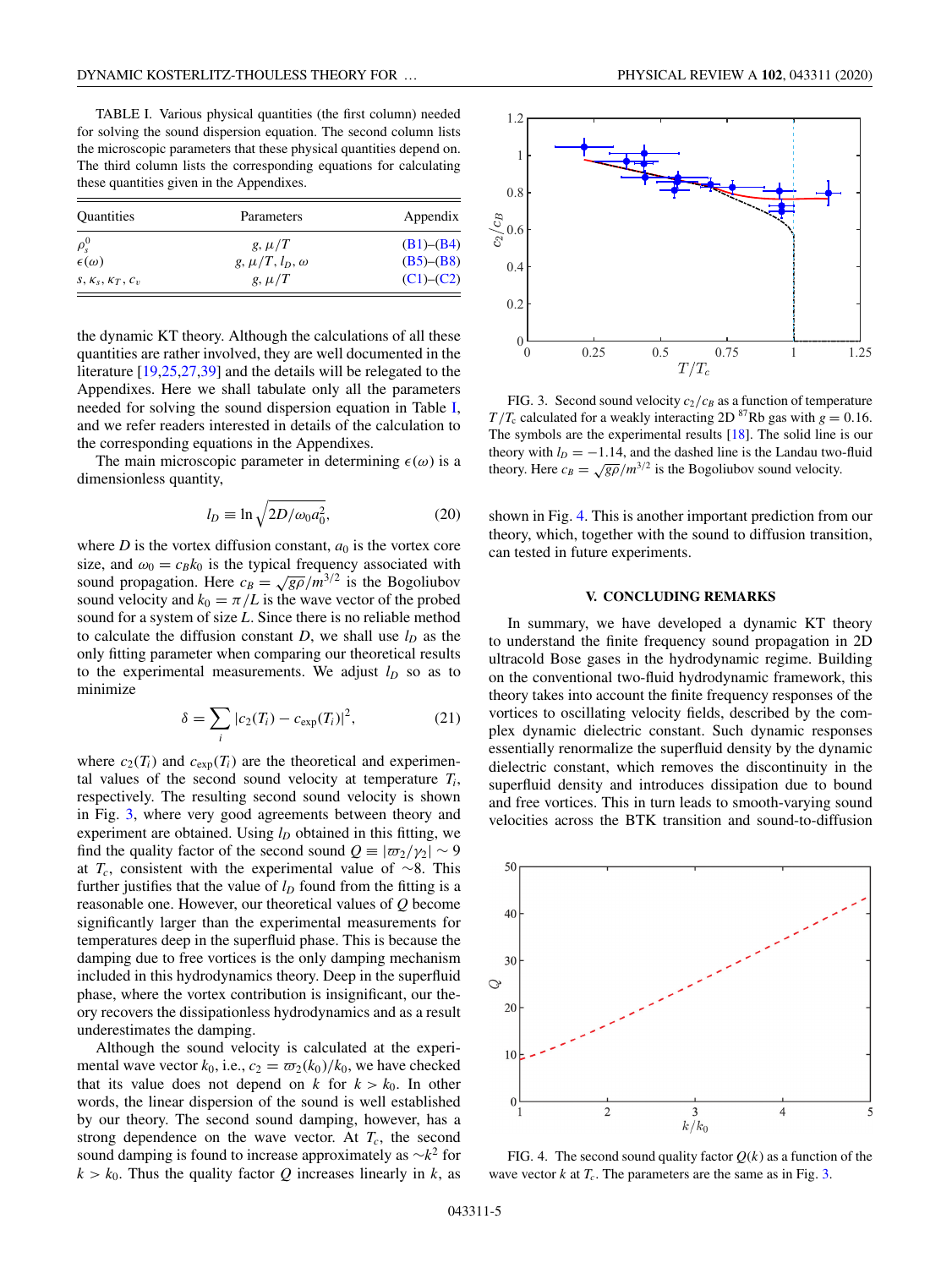<span id="page-5-0"></span>crossover for the second sound in the normal phase. With one fitting parameter, our calculations of the second sound velocity and damping are in good agreement with a recent experiment on the weakly interacting 2D Bose gas. Furthermore, by varying the probing wave vector, our prediction of the second sound to diffusion crossover and of the wave vector dependence of the quality factor can be straightforwardly tested in future experiments. Finally, our theory can be extended to the study of 2D Fermi superfluids with a BEC-BCS crossover.

### **ACKNOWLEDGMENTS**

We acknowledge helpful discussions with Zhiyuan Yao, Pengfei Zhang, and Mingyuan Sun. Z.W. is supported by the NSFC (Grant No. 11974161), Key Area Research and Development Program of Guangdong Province (Grant No. 2019B030330001), and Guangdong Provincial Key Laboratory (Grant No. 2019B121203002). S.Z. is supported by HK GRF 17318316 and 17305218 and CRF C6026-16W and C6005-17G, and the Croucher Foundation under the Croucher Innovation Award. H.Z. acknowledges support by the Beijing Distinguished Young Scientist Program, MOST (Grant No. 2016YFA0301600), and NSFC (Grant No. 11734010).

## **APPENDIX A: DERIVATION OF THE SOUND DISPERSION EQUATION**

The first hydrodynamic sound equation can be obtained from combining Eqs.  $(1)$  and  $(2)$ . Considering small deviations of the relevant physical quantities from their equilibrium values, we find from Eqs.  $(1)$  and  $(2)$ 

$$
\frac{\partial^2 \delta \rho}{\partial t^2} - \nabla^2 \delta P = 0,
$$
 (A1)

where  $\delta \rho$  and  $\delta P$  are variations of the total density and the pressure, respectively. The variation of the pressure can be expressed in terms of those of the density and the temperature as follows:

$$
\delta P = \left(\frac{\partial P}{\partial \rho}\right)_T \delta \rho + \left(\frac{\partial P}{\partial T}\right)_\rho \delta T
$$

$$
= \frac{1}{\rho \kappa_T} \delta \rho + \frac{\alpha_P}{\kappa_T} \delta T,\tag{A2}
$$

where  $\kappa_T = \frac{1}{\rho} \left( \frac{\partial \rho}{\partial P} \right)_T$  is the isothermal compressibility and  $\alpha_P = -\frac{1}{\rho} \left( \frac{\partial \rho}{\partial T} \right)_P$  is the isobaric thermal expansion coefficient. Substitution of the above equation into Eq.  $(A1)$  yields

$$
\frac{\partial^2 \delta \rho}{\partial t^2} - \frac{1}{\rho \kappa_T} \nabla^2 \delta \rho - \frac{\alpha_P}{\kappa_T} \nabla^2 \delta T = 0.
$$
 (A3)

In terms of the Fourier components of the density of and temperature fluctuations, we find the first hydrodynamic sound equation:

$$
\left(\frac{\omega^2}{k^2} - \frac{1}{\rho \kappa_T}\right) \delta \rho(\mathbf{k}, \omega) - \frac{\alpha_P}{\kappa_T} \delta T(\mathbf{k}, \omega) = 0.
$$
 (A4)

To obtain the second hydrodynamic sound equation, we first linearize Eq.  $(3)$  and use Eq.  $(1)$  to obtain

$$
\frac{\partial \delta s}{\partial t} = -s \frac{\rho_s^0}{\rho} \nabla \cdot (\mathbf{v}_n - \mathbf{v}_s). \tag{A5}
$$

Using the thermodynamic relation

$$
\delta s = \left(\frac{\partial s}{\partial T}\right)_{\rho} \delta T + \left(\frac{\partial s}{\partial \rho}\right)_{T} \delta \rho
$$
  
=  $\frac{c_v}{T} \delta T - \frac{\alpha_P}{\rho^2 \kappa T} \delta \rho,$  (A6)

where  $c_v = (\partial s/\partial T)_{\rho}/T$  is the specific heat at constant volume, Eq.  $(A5)$  can be written as

$$
\frac{c_v}{T} \frac{\partial \delta T}{\partial t} - \frac{\alpha_P}{\rho^2 \kappa_T} \frac{\partial \delta \rho}{\partial t} = -s \frac{\rho_s^0}{\rho} \nabla \cdot \mathbf{v}_{ns}, \tag{A7}
$$

where we define the relative velocity field  $v_{ns} = v_n - v_s$ . Fourier transforming the above equation gives

$$
-i\omega \left[\frac{c_v}{T} \delta T(\boldsymbol{k}, \omega) - \frac{\alpha_P}{\rho^2 \kappa_T} \delta \rho(\boldsymbol{k}, \omega)\right] = -is \frac{\rho_s^0}{\rho} \boldsymbol{k} \cdot \boldsymbol{v}_{ns}(\boldsymbol{k}, \omega).
$$
(A8)

Next, we use the Gibbs-Duhem equation

$$
\delta \mu = \frac{1}{\rho} \delta P - s \delta T \tag{A9}
$$

and Eq.  $(2)$  to rewrite Eq.  $(4)$  as

$$
\frac{\rho_n^0}{\rho} \frac{\partial}{\partial t} \hat{z} \times \boldsymbol{v}_{ns} + \boldsymbol{J}_v = -s\hat{z} \times \nabla \delta T.
$$
 (A10)

In momentum frequency space we have

$$
\frac{\rho_n^0}{\rho}(-i\omega)\hat{z}\times\mathbf{v}_{ns}(k,\omega)+\mathbf{J}_v(k,\omega)=-is\hat{z}\times k\delta T(k,\omega).
$$
\n(A11)

To close the above equation, we need Eq. [\(5\)](#page-1-0), which, in Fourier space, is

$$
\begin{aligned} \mathbf{J}_v(\mathbf{k}, \omega) &= \sigma(\omega)\hat{z} \times \mathbf{v}_{ns}(\mathbf{k}, \omega) \\ &= -i\omega[\epsilon(\omega) - 1]\hat{z} \times \mathbf{v}_{ns}(\mathbf{k}, \omega), \end{aligned} \tag{A12}
$$

where in the second line expressed the complex conductivity  $\sigma$  in terms of the dielectric constant. Substituting the above expression into Eq.  $(A11)$  and multiplying both sides by  $k$  we arrive at

$$
-i\omega \bigg[\epsilon(\omega) - \frac{\rho_s^0}{\rho}\bigg] \pmb{k} \cdot \pmb{v}_{ns}(\pmb{k}, \omega) = -isk^2 \delta T(\pmb{k}, \omega). \quad \text{(A13)}
$$

Now we use Eq. (A13) to eliminate the  $\mathbf{k} \cdot \mathbf{v}_{ns}(\mathbf{k}, \omega)$  term in Eq.  $(A8)$ , and we find the second hydrodynamic sound equation:

$$
\frac{\alpha_P}{\rho^2 \kappa_T} \frac{\omega^2}{k^2} \delta \rho(\mathbf{k}, \omega)
$$
  
= 
$$
- \left[ \frac{\rho_s^0}{\rho} s^2 \frac{1}{\epsilon(\omega) - \rho_s^0 / \rho} - \frac{c_v}{T} \frac{\omega^2}{k^2} \right] \delta T(\mathbf{k}, \omega).
$$
 (A14)

Combining the two hydrodynamic sound equations (A4) and (A14), we finally arrive at Eq. [\(7\)](#page-1-0), which determines the dispersion of sound propagation in 2D atomic superfluids.

### **APPENDIX B: DYNAMIC DIELECTRIC CONSTANT**

As we shall see, the necessary ingredients for calculating  $\epsilon(\omega)$  are  $\tilde{\epsilon}(r, T)$  and  $\xi(T)$ , the latter of which is a correlation length specifying the size of the largest vortex pairs. Both of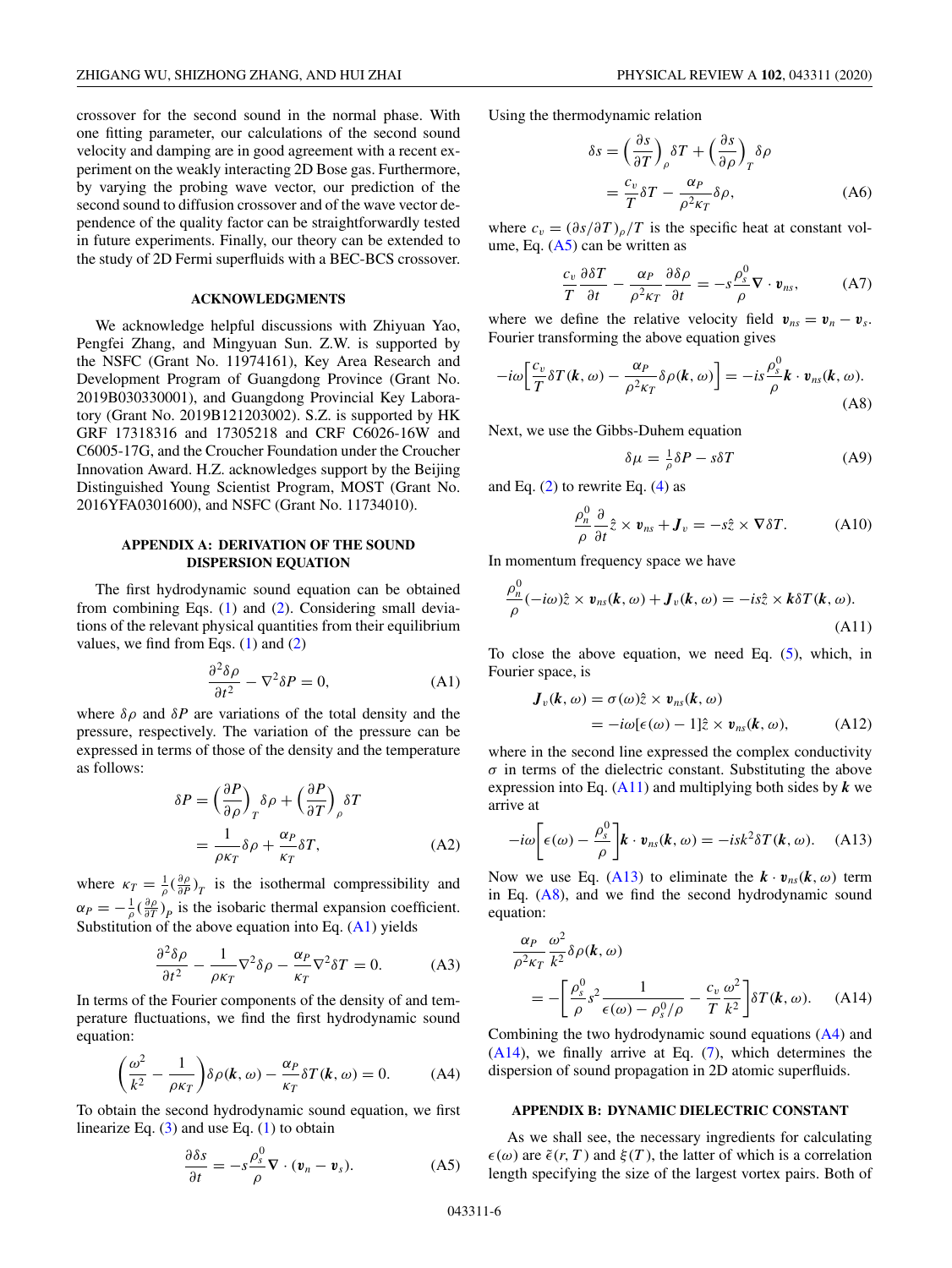<span id="page-6-0"></span>the quantities can be determined from the well-known KT recursion relations in terms of three microscopic parameters: the bare coupling constant  $K_0 = (\hbar/m)^2 \rho_s^0/ (k_B T)$ , the vortex core diameter  $a_0$ , and the bare vortex fugacity  $y_0 = \exp\{-\lambda K_0\}$ [\[4\]](#page-7-0). Averaging the system over vortex pairs with separation smaller than  $a_0e^l$  gives rise to parameters  $K(l)$  and  $y(l)$  determined by the recursion relations

$$
\frac{d}{dl}[K(l)]^{-1} = 4\pi^3 y^2(l),
$$
  

$$
\frac{d}{dl}y(l) = [2 - \pi K(l)]y(l),
$$
 (B1)

where  $K(l = 0) = K_0$  and  $y(l = 0) = y_0$ . The scaledependent static dielectric constant  $\tilde{\epsilon}(r)$  is defined as

$$
\tilde{\epsilon}(r) = K_0/K[l = \ln(r/a_0)].
$$
 (B2)

To calculate  $\tilde{\epsilon}(r)$  we need to know  $\lambda$  and  $K_0$  (or equivalently  $\rho_s^0$ ). Currently, the best theoretical estimate for the former is  $\lambda = \pi^2/4$  [\[40\]](#page-7-0). As for  $K_0$  or  $\rho_s^0$ , we use the recursion relation to infer its value since we have

$$
K(l = \infty) = (\hbar/m)^2 \rho_s(0)/(k_B T)
$$

$$
= \frac{1}{2\pi} \mathcal{D}_s.
$$
(B3)

In other words, once we know  $\rho_s(\omega = 0)$  from calculating  $\mathcal{D}_s$ , we can deduce  $\rho_s^0$  using the recursion relation. Next, the correlation length  $\xi(T)$  is defined as the size of the largest vortex pairs and is thus infinite below  $T_c$  and finite above. More specifically, above  $T_c$ ,  $\xi(T)$  is determined as the length scale at which  $y(l)$  becomes comparable to  $y_0$ , namely,

$$
y(l_{\xi}) = y_0,\tag{B4}
$$

where  $l_{\xi} \equiv \ln(\xi/a_0)$ .

In analogy to a 2D plasma, the dynamic dielectric constant at temperature *T* can be written as

$$
\epsilon(\omega, T) = \epsilon_b(\omega, T) + i\sigma_f(T)/\omega.
$$
 (B5)

Via a Fokker-Planck equation approach, the vortex pair part is given by  $[25-27]$ 

$$
\epsilon_b(\omega, T) = 1 + \int_{a_0}^{\xi(T)} dr \frac{d\tilde{\epsilon}}{dr} \tilde{g}(r, \omega),
$$
 (B6)

where  $a_0$  is the vortex core diameter. Here  $\tilde{g}(r,\omega)$  is a response function obeying the following second-order differential equation with respect to *r*:

$$
r^{2} \frac{d^{2} \tilde{g}}{dr^{2}} + (3 - \eta) r \frac{d \tilde{g}}{dr} - \left( -i \frac{\omega}{\omega_{0}} \frac{r^{2}}{a_{0}^{2}} e^{-2l_{D}} + \eta \right) g + \eta = 0,
$$
\n(B7)

where  $l_D$  is defined in Eq. [\(20\)](#page-4-0) and  $\eta(r) =$  $4T_c\tilde{\epsilon}(\infty, T_c)/[T\tilde{\epsilon}(r, T)]$ . In Refs. [\[25–27\]](#page-7-0), the following approximate formula was used for  $\epsilon_b(\omega)$ :

$$
\text{Re}\epsilon_b(\omega) = \tilde{\epsilon}(\sqrt{14D/\omega}),
$$
  
\n
$$
\text{Im}\epsilon_b(\omega) = \frac{\pi}{4} \sqrt{\frac{14D}{\omega}} \tilde{\epsilon}'(\sqrt{14D/\omega}),
$$

where  $\tilde{\epsilon}'(r) \equiv d\tilde{\epsilon}(r)/dr$ . However, in our calculations, we will avoid such approximations and solve Eqs.  $(B6)$  and  $(B7)$ 



FIG. 5. (a)  $\tilde{\epsilon}(r)$  calculated for  $K_0 = 1$  (solid) corresponding to  $T < T_c$  and  $K_0 = 1.1$  (dashed) corresponding to  $T > T_c$ . (b) Real (solid) and imaginary (dashed) parts of  $\tilde{g}(r)$  calculated for  $K_0 = 1$ (blue) and  $K_0 = 1.1$  (red). (c)  $\xi(T)$  as a function of  $T/T_c$ . (d) Real (solid) and imaginary (dashed) parts of  $\epsilon_b(\omega_0, T)$  as a function of *T*/*T<sub>c</sub>*. Here  $l_p = -0.5$ .

exactly. The free vortex contribution is found to be [\[25–27\]](#page-7-0)

$$
\sigma_f = \left(\frac{2\pi\hbar}{m}\right)^2 \left(\frac{D\rho_s^0}{k_B T}\right) n_f = 2\pi^2 \omega_0 K_0 e^{2l\rho} \frac{a_0^2}{\xi^2},\tag{B8}
$$

where  $n_f = 1/\xi^2(T)$  is the density of free vortices and  $K_0 =$  $(\hbar/m)^2 \rho_s^0/(k_B T)$  is the bare coupling constant. Naturally, no free vortex exists below  $T_c$ , i.e.,  $n_f = 0$  for  $T < T_c$ .

In Fig. 5 we show calculated examples of  $\tilde{\epsilon}(r)$ ,  $\tilde{g}(r)$ ,  $\sigma_f(T)$ , and  $\epsilon_b(\omega, T)$  for a weakly interacting 2D Bose gas with the dimensionless coupling constant  $g = 0.16$ . The obtained  $\epsilon_b(\omega, T)$  and  $\sigma_f$  are then used in the main text to determine the sound dispersion.

# **APPENDIX C: THERMODYNAMIC QUANTITIES OF THE 2D WEAKLY INTERACTING BOSE GAS**

For a weakly interacting 2D Bose gas, the various thermodynamic quantities, such as  $s, \kappa_s, \kappa_T$ , and  $c_v$ , can be calculated in terms of certain universal functions dependent only on the variable  $x = \mu/T$  and the dimensionless coupling constant *g*. First, all these quantities can be expressed in terms of the dimensionless reduced pressure  $P$  and the phase space density  $D [19]$  $D [19]$ :

$$
\mathcal{P}(x, g) \equiv \lambda_T^2 \frac{P}{T}, \quad \mathcal{D}(x, g) \equiv \lambda_T^2 \frac{\rho}{m}, \quad (C1)
$$

where  $\lambda_T = \hbar \sqrt{2\pi/mT}$  is the thermal de Broglie wavelength. More specifically, we have [\[19\]](#page-7-0)

$$
\bar{s} = 2\frac{\mathcal{P}}{\mathcal{D}} - x, \quad \bar{c}_v = 2\frac{\mathcal{P}}{\mathcal{D}} - \frac{\mathcal{D}}{\mathcal{D}'},
$$

$$
\kappa_T = \frac{m}{\rho T} \frac{\mathcal{D}'}{\mathcal{D}}, \quad \kappa_s = \frac{m}{\rho T} \frac{\mathcal{D}}{2\mathcal{P}}, \tag{C2}
$$